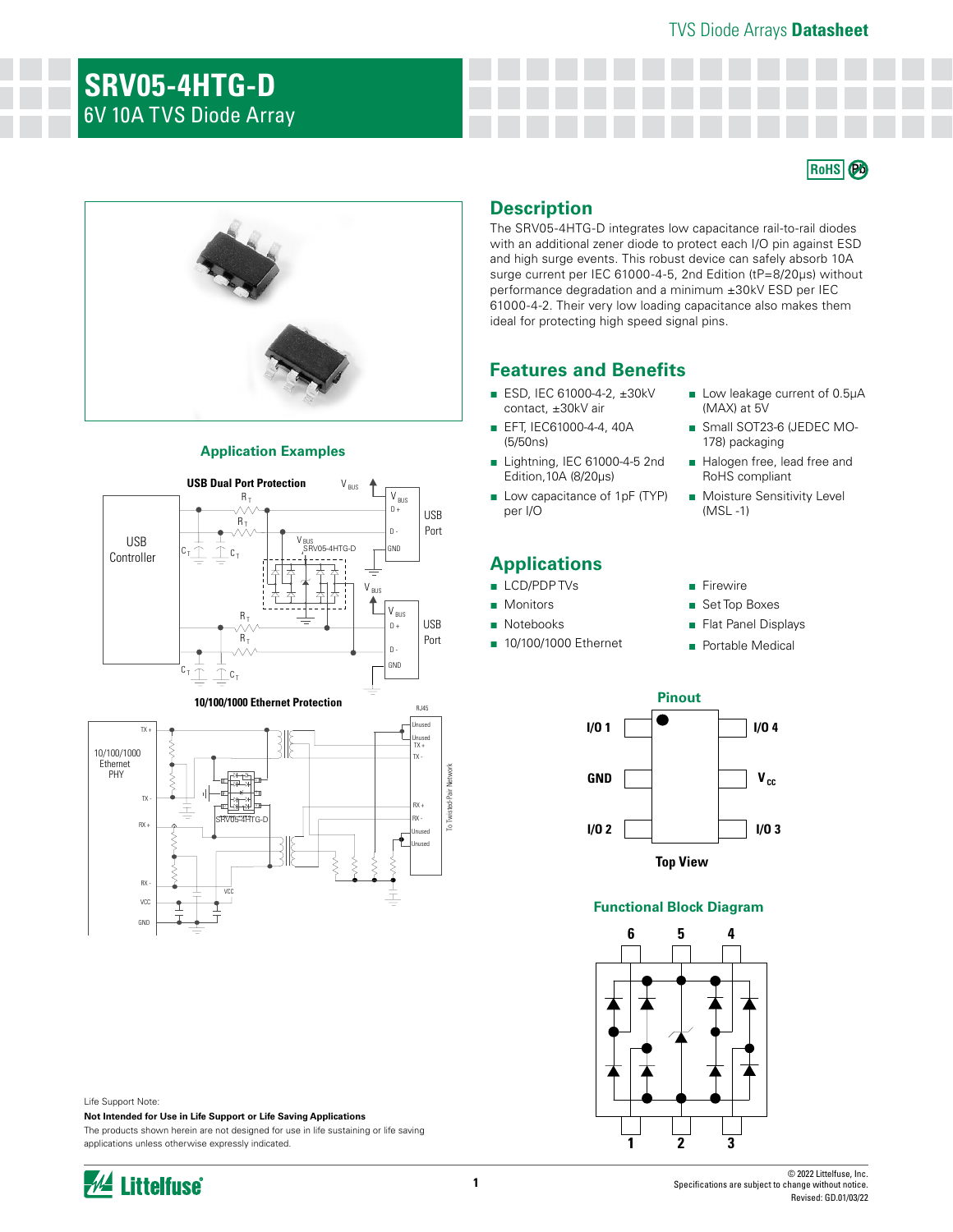# **Absolute Maximum Ratings**

| Symbol      | <b>Parameter</b>                  | Value        | <b>Units</b> |
|-------------|-----------------------------------|--------------|--------------|
| 'PP         | Peak Current ( $t_{0}$ =8/20µs)   | 10           |              |
|             | Peak Pulse Power $(tn=8/20\mu s)$ | 150          | W            |
| OP          | <b>Operating Temperature</b>      | $-40$ to 125 | $\circ$      |
| <b>STOR</b> | Storage Temperature               | $-55$ to 150 | $\circ$      |

Caution: Stresses above those listed in "Absolute Maximum Ratings" may cause permanent damage to the component. This is a stress only rating and operation of the component at these or any other conditions above those indicated in the operational sections of this specification is not implied.

# **Electrical Characteristics (T<sub>op</sub>=25°C)**

| <b>Parameter</b>                   | Symbol                      | <b>Test Conditions</b>                                    | <b>Min</b> | <b>Typ</b> | <b>Max</b> | <b>Units</b> |
|------------------------------------|-----------------------------|-----------------------------------------------------------|------------|------------|------------|--------------|
| Reverse Standoff Voltage           | $V_{RWM}$                   |                                                           |            |            | 6          | $\vee$       |
| Breakdown Voltage                  | $\rm V_{_{BR}}$             | $I_R = 1 \text{mA}$ , I/O to GND                          | 6          | 8.5        |            | $\vee$       |
| Reverse Leakage Current            | $I_{LEAK}$                  | $V_p = 5V$ , I/O to GND                                   |            | 0.1        | 0.5        | μA           |
| Clamp Voltage <sup>1</sup>         | $V_c$                       | $I_{\text{pp}} = 5A$ , t <sub>n</sub> =8/20µs, I/O to GND |            | 11.7       | 13         | V            |
|                                    |                             | $I_{\text{pp}} = 8A$ , t <sub>p</sub> =8/20µs, I/O to GND |            | 12.5       | 14         | $\vee$       |
|                                    |                             | $I_{\text{pp}}$ =10A, t <sub>o</sub> =8/20µs, I/O to GND  |            | 13.2       | 15         |              |
| Dynamic Resistance <sup>2</sup>    | $R_{DYN}$                   | TLP, $t_{0}$ = 100ns, I/O to GND                          |            | 0.28       |            | $\Omega$     |
| ESD Withstand Voltage <sup>1</sup> | $\mathsf{V}_{\texttt{ESD}}$ | IEC 61000-4-2 (Contact Discharge)                         | ±30        |            |            | kV           |
|                                    |                             | IEC 61000-4-2 (Air Discharge)                             | ±30        |            |            | kV           |
| Diode Capacitance <sup>1</sup>     | $C_{V0\text{-GND}}$         | Reverse Bias=0V, f=1MHz, I/O to GND                       |            |            | 3          | pF           |
|                                    | $C_{VO-VO}$                 | Reverse Bias=0V, f=1MHz, I/O to I/O                       |            | 0.5        |            | pF           |

**Notes:**

**1.** Parameter is guaranteed by design and/or component characterization.<br>**2.** Transmission Line Pulse (TLP) test setting : Std.TDR(50Ω),tp=100ns, tr=0.2ns ITLP and VTLP averaging window: start t1=70ns to end t2=80ns



# **8/20μs Pulse Waveform Capacitance vs. Reverse Bias**

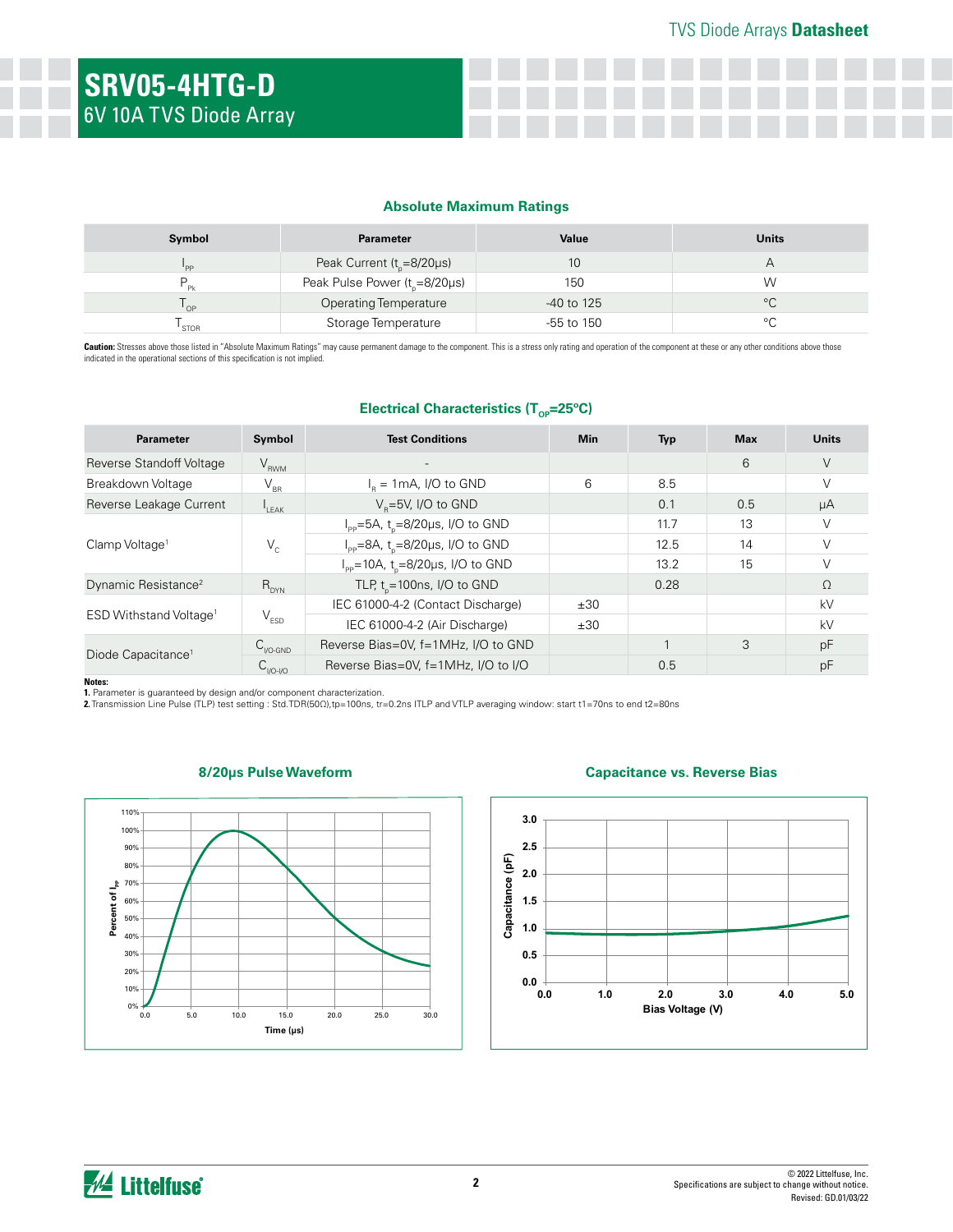

**Positive Transmission Line Pulsing (TLP) Plot Negative Transmission Line Pulsing (TLP) Plot**



# **Clamping Voltage vs. Peak Pulse Current**



# **IEC 61000-4-2 +8 kV Contact ESD Clamping Voltage IEC 61000-4-2 -8 kV Contact ESD Clamping Voltage**



# "Vyna

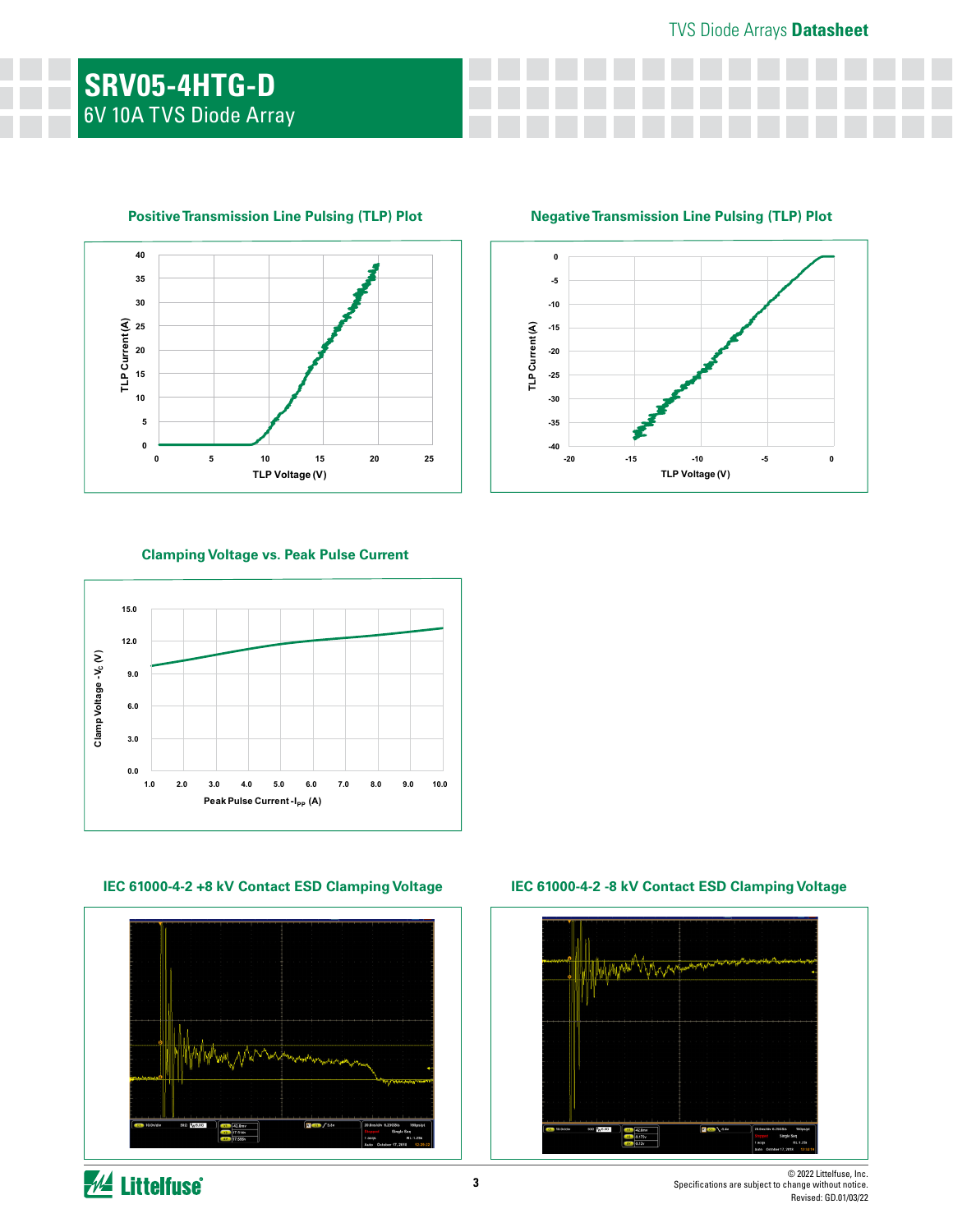# TVS Diode Arrays **Datasheet**

# **Soldering Parameters**

| <b>Reflow Condition</b>                                           |                                          | Pb - Free assembly |  |
|-------------------------------------------------------------------|------------------------------------------|--------------------|--|
| <b>Pre Heat</b>                                                   | - Temperature Min (T <sub>s(min)</sub> ) | $150^{\circ}$ C    |  |
|                                                                   | - Temperature Max (T <sub>s(max)</sub> ) | $200^{\circ}$ C    |  |
|                                                                   | - Time (min to max) $(t_2)$              | $60 - 120$ secs    |  |
| Average ramp up rate (Liquidus) Temp (T <sub>1</sub> ) to<br>peak |                                          | 3°C/second max     |  |
| $T_{S(max)}$ to $T_{L}$ - Ramp-up Rate                            |                                          | 3°C/second max     |  |
| <b>Reflow</b>                                                     | - Temperature (T.) (Liquidus)            | $217^{\circ}$ C    |  |
|                                                                   | - Temperature (t,)                       | $60 - 150$ seconds |  |
| Peak Temperature (T <sub>n</sub> )                                |                                          | $260^{+0/5}$ °C    |  |
| Time within 5°C of actual peak Temperature (t)                    |                                          | 30 seconds         |  |
| Ramp-down Rate                                                    |                                          | 6°C/second max     |  |
| Time 25°C to peak Temperature (T <sub>a</sub> )                   |                                          | 8 minutes Max.     |  |
| Do not exceed                                                     |                                          | $260^{\circ}$ C    |  |



# **Ordering Information**

| <b>Part Number</b> | Package | Min. Order Oty. |
|--------------------|---------|-----------------|
| SRV05-4HTG-D       | SOT23-6 | 3000            |

# **Product Characteristics**

| Matte Tin                                                 |
|-----------------------------------------------------------|
| Copper Alloy                                              |
| 0.004 inches(0.102mm)                                     |
| Silicon                                                   |
| Molded Compound                                           |
| UL Recognized compound meeting<br>flammability rating V-0 |
|                                                           |



L : Part code D : Assembly code 4 : Number of channel



*M* Littelfuse®